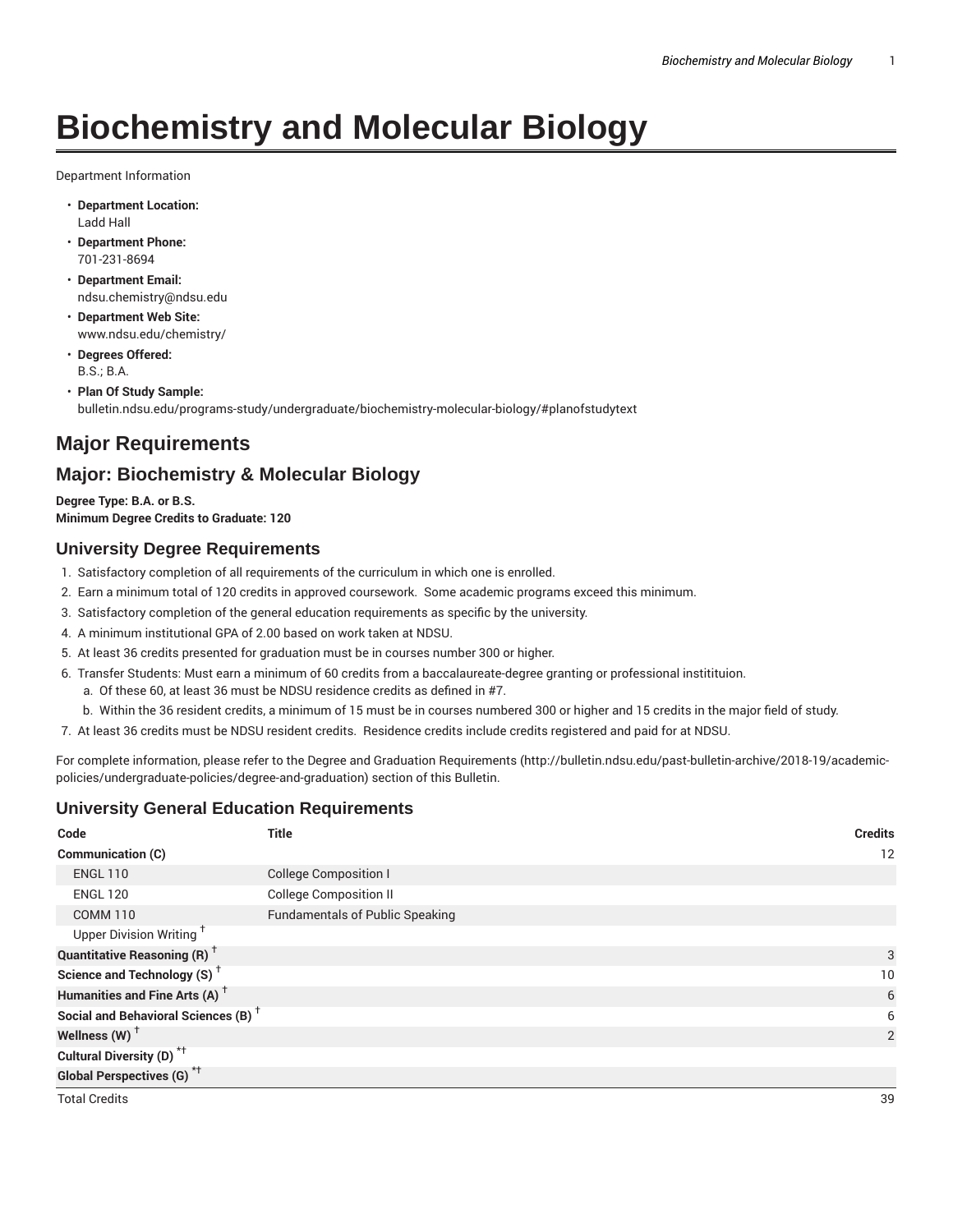- \* May be satisfied by completing courses in another General Education category.
- † General education courses may be used to satisfy requirements for both general education and the major, minor, and program emphases, where applicable. Students should carefully review major requirements to determine if specific courses can also satisfy these general education categories.
- A list of university approved general education courses and administrative policies are available here (http://bulletin.ndsu.edu/past-bulletinarchive/2018-19/academic-policies/undergraduate-policies/general-education/#genedcoursestext).

#### **College Requirements**

| Code | Title<br>___ | .<br><b>Credits</b><br>. |
|------|--------------|--------------------------|
|------|--------------|--------------------------|

6

Bachelor of Arts (BA) Degree - An additional 12 credits Humanities and Social Sciences and proficiency at the second year level in a modern **foreign language.** \* 12

**Bachelor of Science (BS) Degree – An additional 6 credits in Humanities or Social Sciences** \*

\* Humanities and Social Sciences may be fulfilled by any course having the following prefix: ADHM, ANTH, ARCH, ART, CJ, CLAS, COMM, ECON, ENGL, FREN, GEOG, GERM, HDFS, HIST, LA, LANG, MUSC, PHIL, POLS, PSYC, RELS, SOC, SPAN, THEA, WGS, or any course from the approved list of general education courses in humanities and social sciences (general education categories A and B). These credits must come from outside the department of the student's major.

## **Major Requirements**

| Code                                                | <b>Title</b>                                                                    | <b>Credits</b>            |
|-----------------------------------------------------|---------------------------------------------------------------------------------|---------------------------|
| <b>Biochem &amp; Molecular Biology Requirements</b> |                                                                                 |                           |
| <b>BIOC 460</b>                                     | Foundations of Biochemistry and Molecular Biology I                             | 3                         |
| <b>BIOC 460L</b>                                    | Foundations of Biochemistry I Laboratory                                        | 1                         |
| <b>BIOC 461</b>                                     | Foundations of Biochemistry and Molecular Biology II                            | $\ensuremath{\mathsf{3}}$ |
| <b>BIOC 473</b>                                     | <b>Methods of Biochemical Research</b>                                          | 3                         |
| <b>BIOC 474</b>                                     | Methods of Recombinant DNA Technology                                           | 3                         |
| <b>BIOC 483</b>                                     | Cellular Signal Transduction Processes and Metabolic Regulations                | 3                         |
| <b>BIOC 487</b>                                     | Molecular Biology of Gene Expression                                            | 3                         |
| <b>BIOL 150</b><br>& 150L                           | General Biology I<br>and General Biology I Laboratory                           | 4                         |
| Select one of the follwing:                         |                                                                                 | 4                         |
| <b>CHEM 121</b><br>& 121L                           | General Chemistry I<br>and General Chemistry I Laboratory                       |                           |
| <b>CHEM 150</b><br>& CHEM 160                       | Principles of Chemistry I<br>and Principles of Chemistry Laboratory I           |                           |
| Select one of the following:                        |                                                                                 | 4                         |
| <b>CHEM 122</b><br>& 122L                           | <b>General Chemistry II</b><br>and General Chemistry II Laboratory              |                           |
| <b>CHEM 151</b><br>& CHEM 161                       | Principles of Chemistry II<br>and Principles of Chemistry Laboratory II         |                           |
| <b>CHEM 341</b>                                     | Organic Chemistry I                                                             | 3                         |
| <b>CHEM 342</b>                                     | Organic Chemistry II                                                            | 3                         |
| <b>CHEM 353</b>                                     | Majors Organic Chemistry Laboratory I                                           | $\mathbf{1}$              |
| <b>CHEM 354</b>                                     | Majors Organic Chemistry Laboratory II                                          | $\overline{2}$            |
| <b>CHEM 465</b>                                     | Survey of Physical Chemistry                                                    | $\overline{4}$            |
| <b>CHEM 380</b>                                     | Chemistry Junior Seminar                                                        | 1                         |
| <b>CHEM 431</b>                                     | <b>Analytical Chemistry I</b>                                                   | 3                         |
| <b>CHEM 491</b>                                     | Seminar                                                                         | $\overline{2}$            |
| <b>ENGL 321</b>                                     | Writing in the Technical Professions (May satisfy general education category C) | 3                         |
| or ENGL 324                                         | Writing in the Sciences                                                         |                           |
| <b>MATH 165</b>                                     | Calculus I (May satisfy general education category R)                           | 4                         |
| <b>MATH 166</b>                                     | Calculus II                                                                     | 4                         |
| <b>MICR 350</b><br>&350L                            | <b>General Microbiology</b><br>and General Microbiology Lab                     | 5                         |